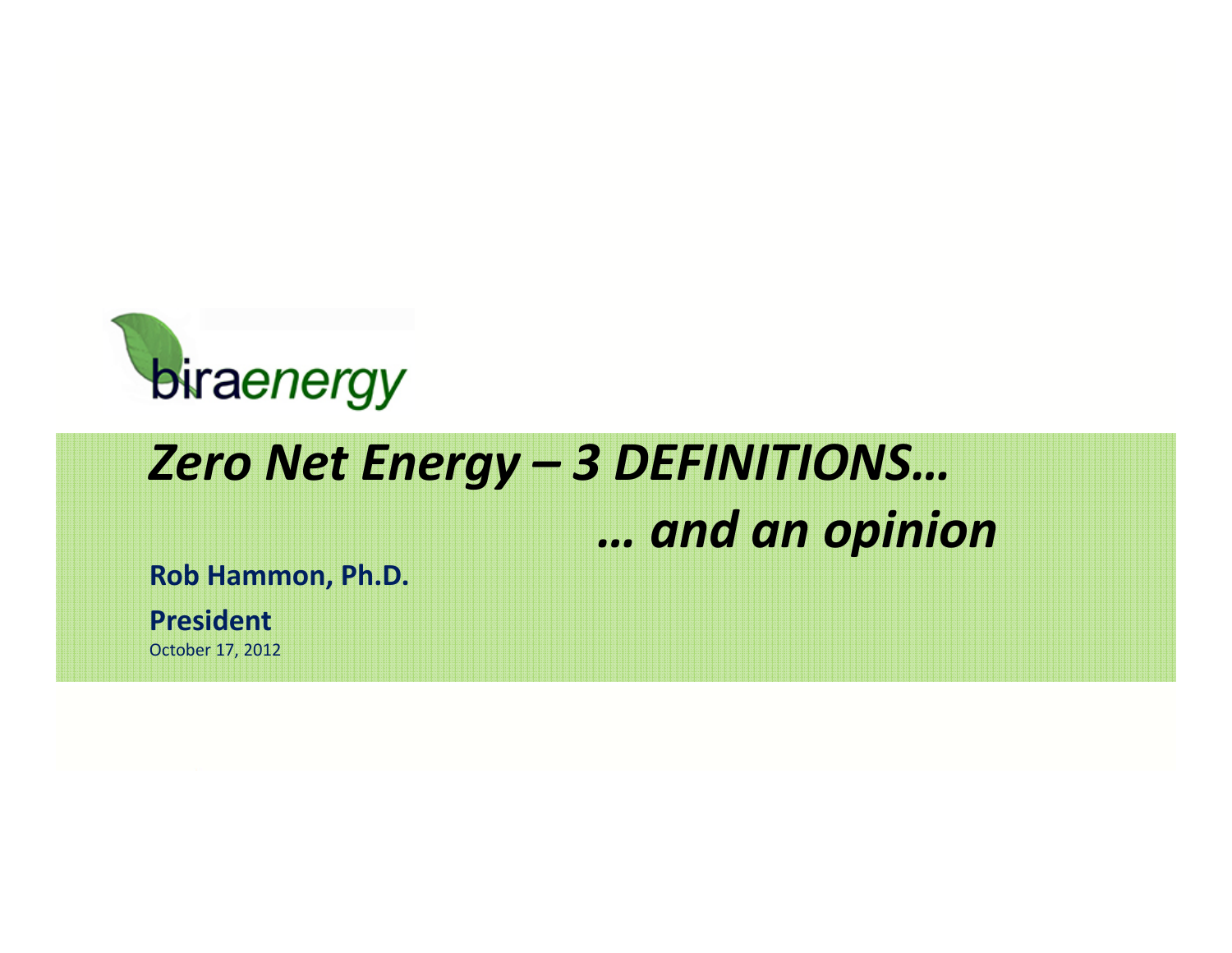### *Agenda*

- *WHAT IS ZNE?*
- *THREE COMMON DEFINITIONS*
- *TDV GRAPHS*
- *COMPARISONS: SOURCE TDV ZNE SITE ZNE*
- *QUESTIONS*

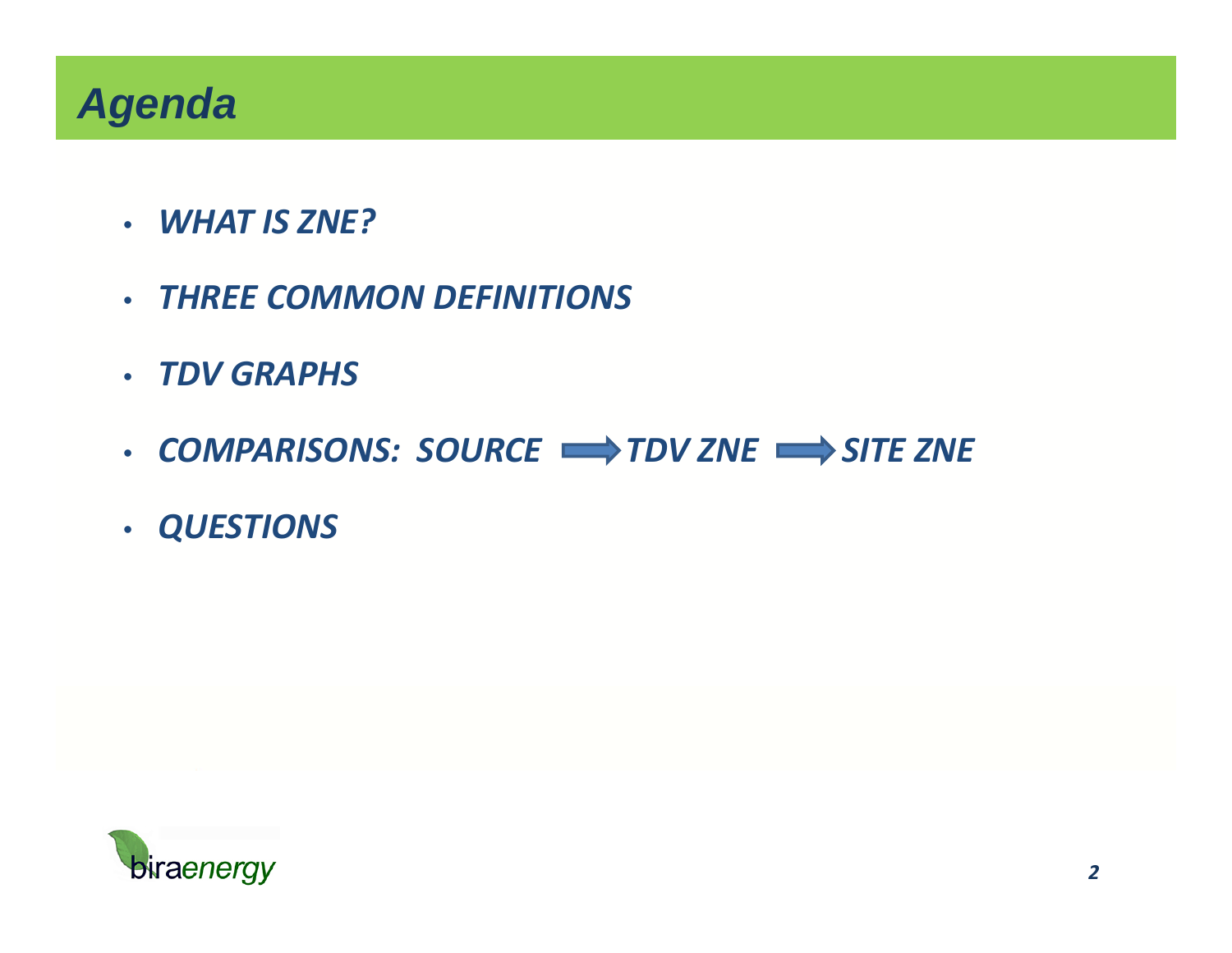### *What is Zero Net Energy (ZNE) ??*

 $\bullet$ *CPUC 2008 : California Energy Efficiency Strategic Plan*

*All new residential construction in California will be zero net energy by 2020*

*Zero Net Energy is herein defined as the implementation of a combination of building energy efficiency design features and on‐site clean distributed generation that result in no net purchases from the electricity or gas grid, at the level of a single "project" seeking development entitlements and building code permits. Definition of zero net energy at this scale enables a wider range of technologies to be considered and deployed, including district heating and cooling systems and/or small‐scale renewable energy projects that serve more than one home or business (CPUC 2010 Section 4).*

• *ZNE: Energy Consumed = Renewable Energy Generated (Annually)*

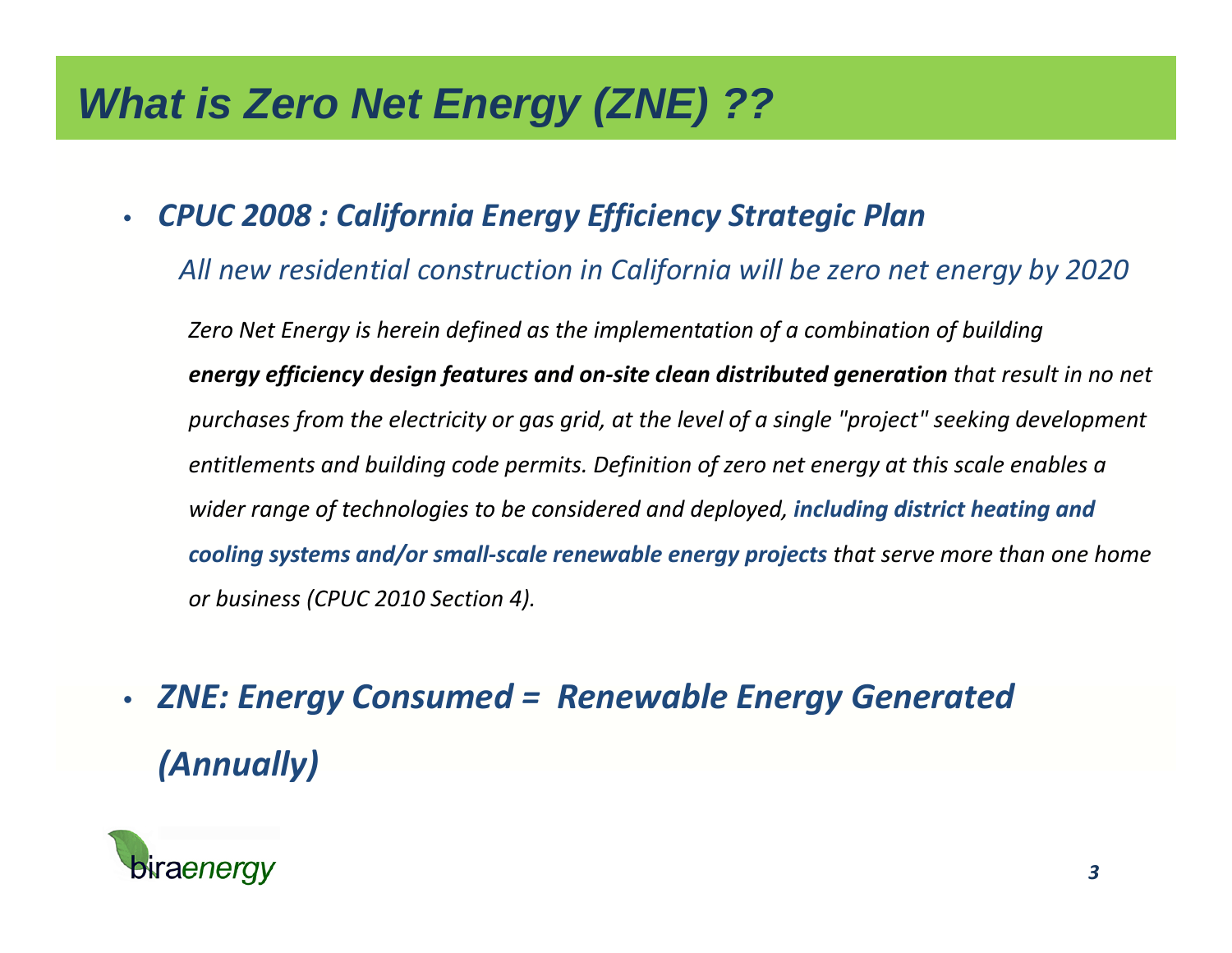## *Comparison of ZNE Source, Site and TDV*

## **ZNE Energy Definitions**

### *1. ZNE – Site Energy: Net kWh at the Site*

- *Simple to understand*
- *Most difficult to achieve – "most stringent"*
- *Does not account for displaced fuel type*

### *2. ZNE – Source Energy: Net kBtu at the Source*

- *Equating fuel types at source*
- *Does account for avoided losses*
	- *Generation and Distribution losses (Electricity x3, Natural gas x1)*
- *Do not account for 'peak' loads ‐ regional and daily variation in generation*

### *3. ZNE – Time Dependent Valuation (TDV): Net Source TDV*

- •*Time Dependent Valuation: Energy use weighted by historical demands*
- • *TDV multipliers for each hour of the year and for each energy type (electricity, natural gas, propane)*
- *Used in Title 24 and HERS "energy" calculations*

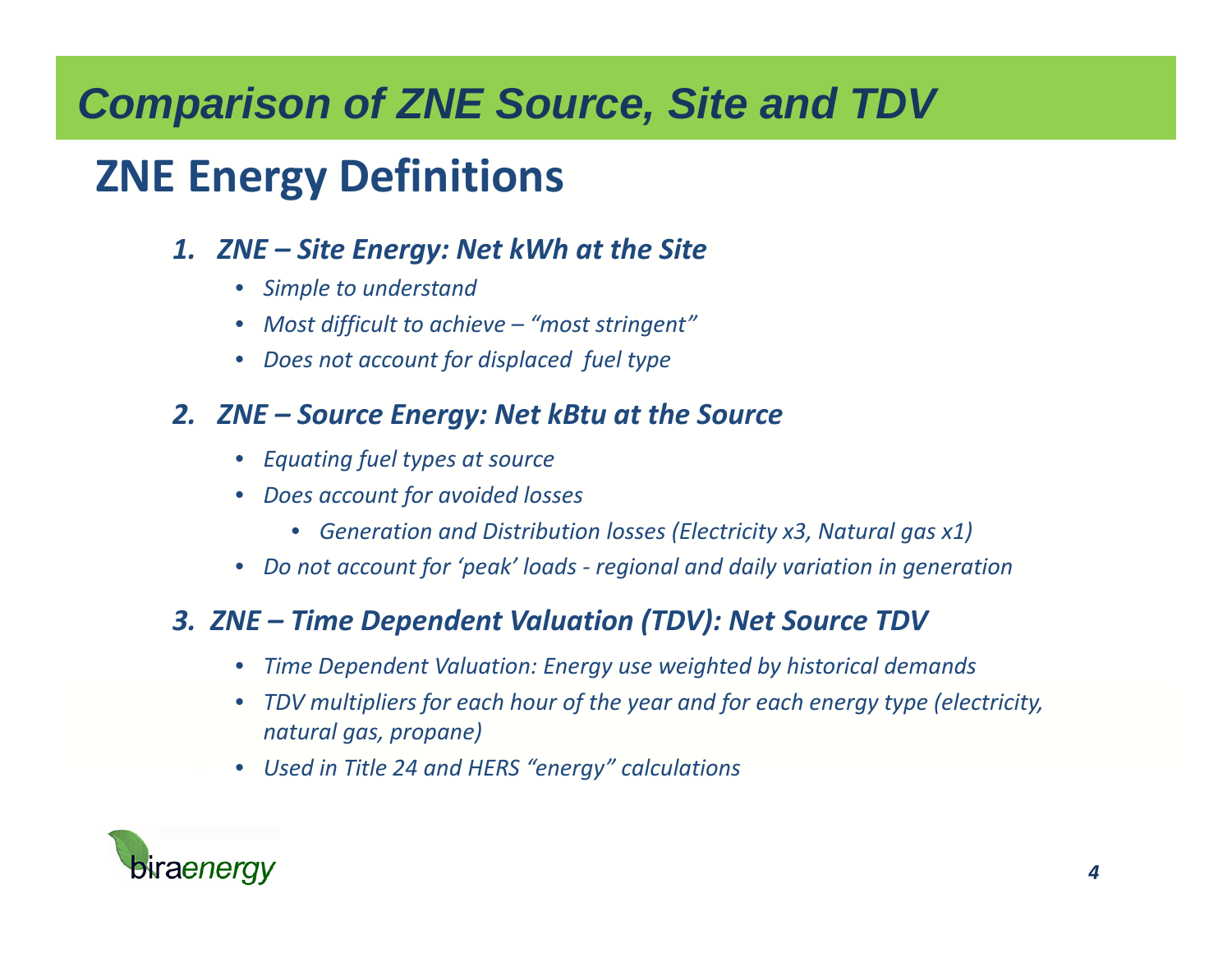### **TDV Costing Compared to Flat Costing - Summer Weekday**

### **(PG&E TDV Study, 2002)**



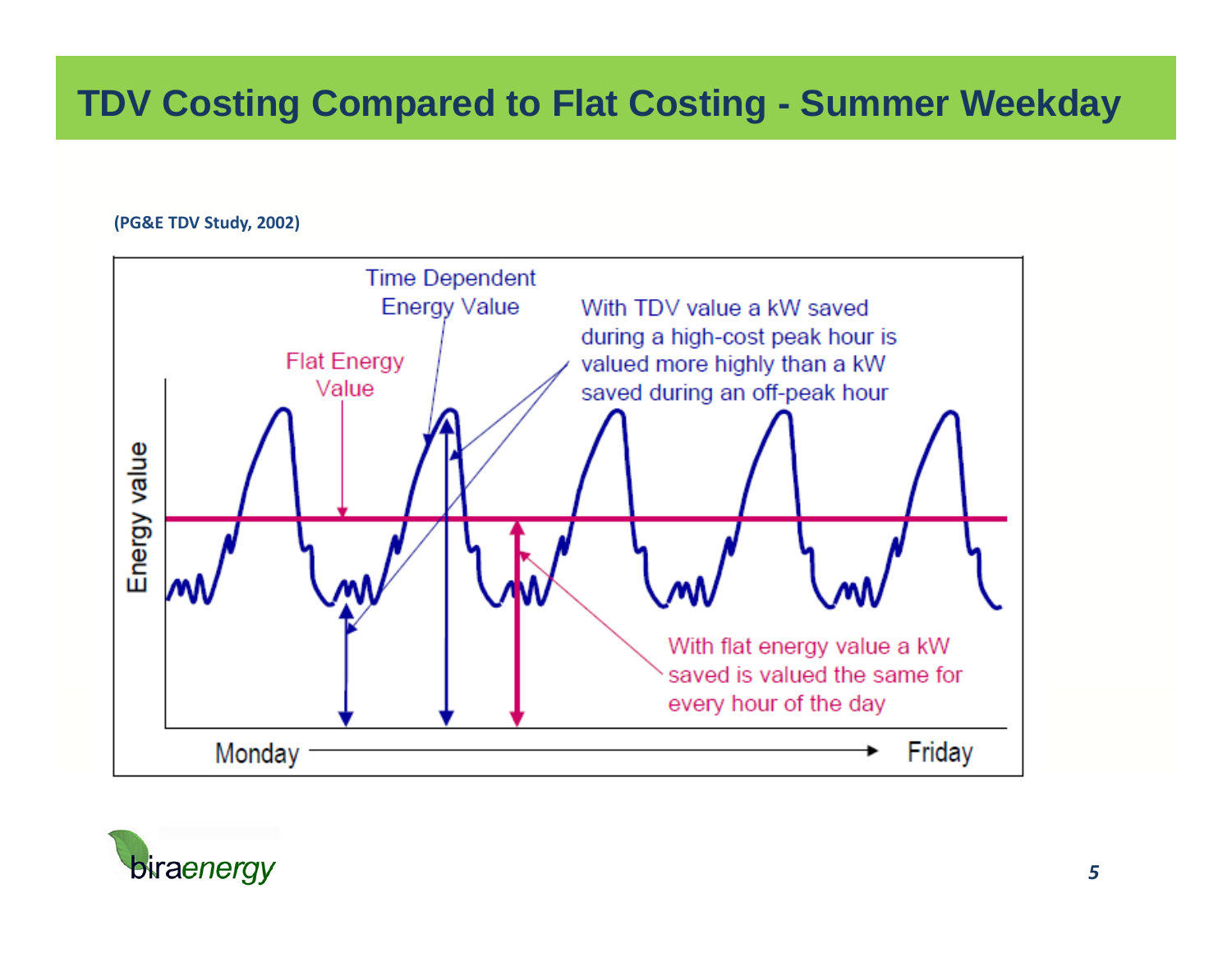### *Annual Electricity TDV -- Example*



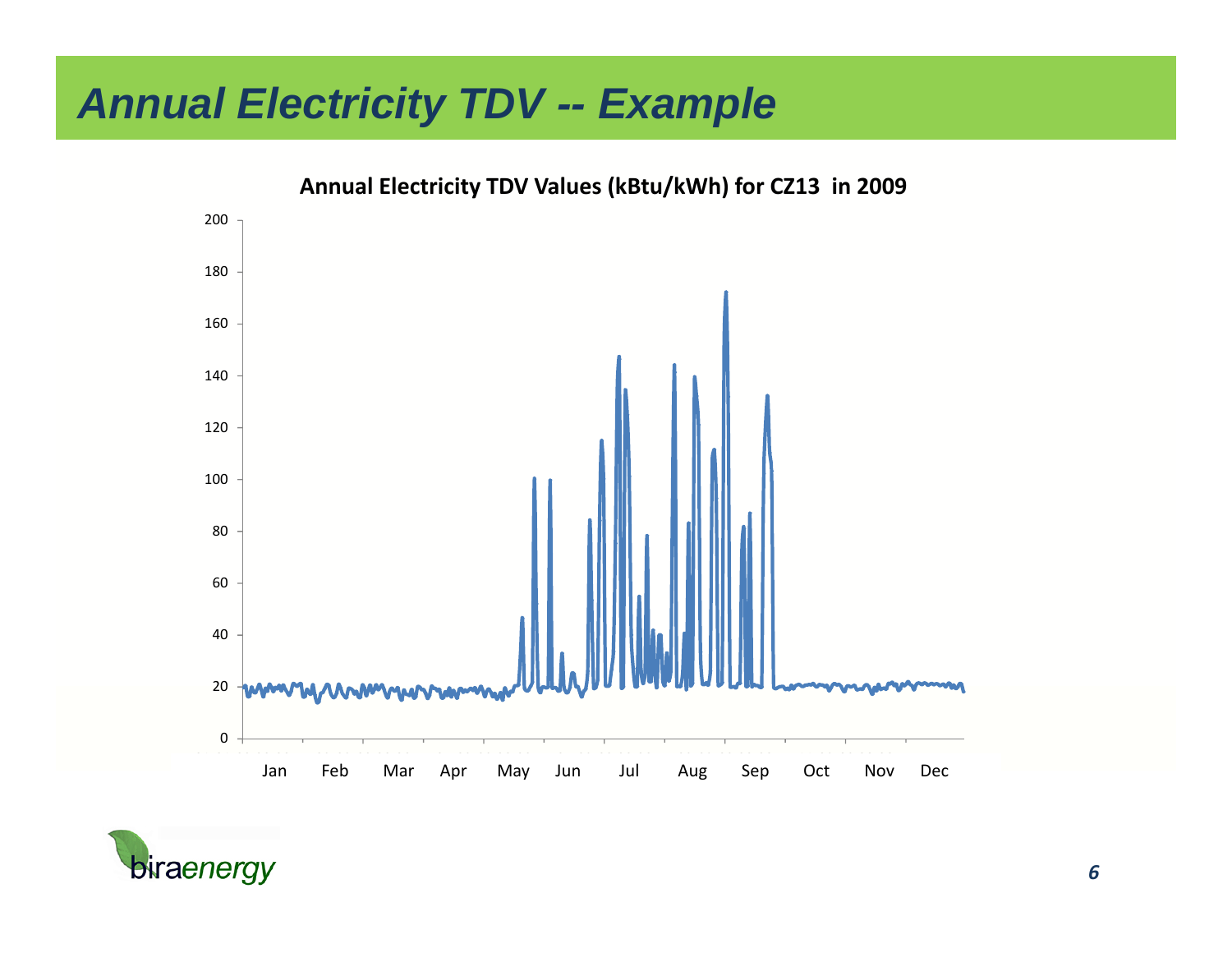### *Extreme Example of TDV – Based on Historical Demand*

200 **2PM {172}** 180160 140TDV Value (kBtu/kWh) **6PM {119} 12PM {124} TDV Value (kBtu/kWh) 9x** 120 100 80 60 40**5AM {19}** 20 009-02-09 00:00 00:00 09‐02‐09 04:00 09‐02‐09 08:00 09‐02‐09 12:00 09‐02‐09 16:00 09‐02‐09 20:00 **Time of Day**



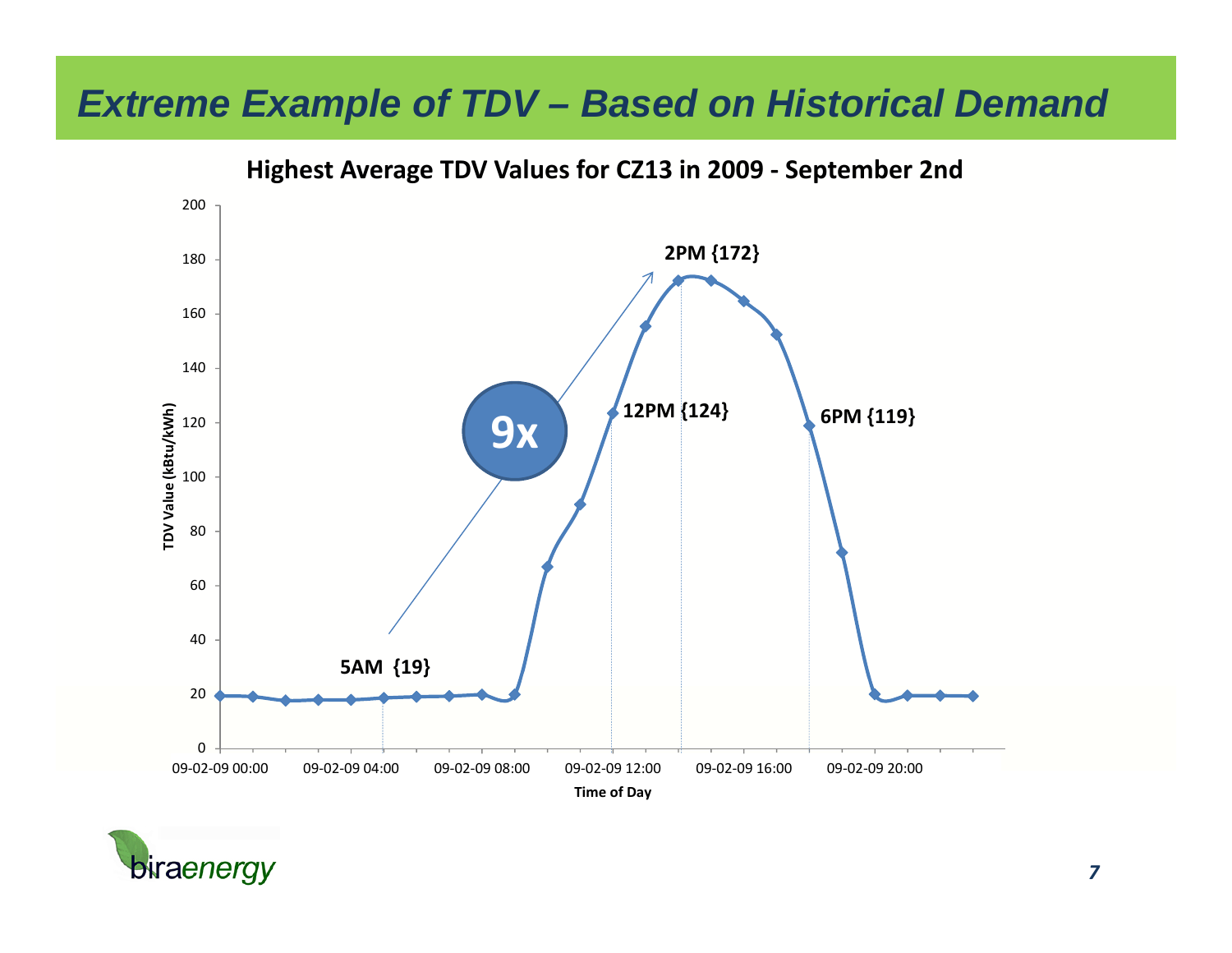# **Comprisons Source TDV ZNE Site ZNE**

| <b>Exterior Walls</b>   | $R-19$               |
|-------------------------|----------------------|
| <b>Garage Walls</b>     | $R-19$               |
|                         | R-30 Ceiling         |
| <b>Roof/Attic</b>       | <b>Concrete Tile</b> |
| <b>Radiant Barrier</b>  | Yes                  |
| <b>Attic</b>            | Vented               |
| <b>Floor</b>            | Slab on Grade        |
|                         | Uninsulated          |
| <b>Windows (U/SHGC)</b> | 0.32/0.25            |
| <b>HVAC</b>             | 14 SEER, 80% AFUE    |
| <b>Ducts</b>            | Tight R-6            |
| <b>Water Heater</b>     | Gas, 0.82 EF         |
| <b>Distribution</b>     | Uninsulated          |
| PV                      | <b>4.0 kW</b>        |
|                         |                      |
| <b>Drywall</b>          | $1/2$ "              |
| <b>Ventilation</b>      | Exhaust 100% A62.2   |
| <b>Refrigerator</b>     | <b>ENERGYSTAR</b>    |
| <b>Cooking Range</b>    | Gas                  |
| <b>Dishwasher</b>       | <b>ENERGYSTAR</b>    |
| <b>Clothes Washer</b>   | <b>ENERGYSTAR</b>    |
| <b>Clothes Dryer</b>    | Gas                  |
| <b>Solar DHW</b>        | <b>None</b>          |
| <b>Lights</b>           | <b>85% LED</b>       |
| <b>Infiltration</b>     | <b>1.8 SLA</b>       |
|                         |                      |
| % Source ZNE            | 95%                  |
|                         | 100%+                |

| <b>Exterior Walls</b>  | $R-19$               |
|------------------------|----------------------|
| <b>Garage Walls</b>    | $R-19$               |
| <b>Roof/Attic</b>      | R-49 Ceiling         |
|                        | <b>Concrete Tile</b> |
| <b>Radiant Barrier</b> | Yes                  |
| <b>Attic</b>           | Vented               |
| Floor                  | Slab on Grade        |
|                        | Uninsulated          |
| Windows (U/SHGC)       | 0.31/0.21            |
| <b>HVAC</b>            | 14 SEER, 92% AFUE    |
| <b>Ducts</b>           | Tight R-6            |
| <b>Water Heater</b>    | Gas, 0.82 EF         |
| <b>Distribution</b>    | Uninsulated          |
| <b>PV (South)</b>      | 5.5 kW               |
|                        |                      |
| <b>Drywall</b>         | 1/2"                 |
| Ventilation            | Exhaust 100% A62.2   |
| Refrigerator           | ENERGYSTAR           |
| <b>Cooking Range</b>   | Gas                  |
| <b>Dishwasher</b>      | ENERGYSTAR           |
| <b>Clothes Washer</b>  | ENERGYSTAR           |
| <b>Clothes Dryer</b>   | Electric             |
| <b>Solar DHW</b>       | 40 sqft Closed Loop  |
| Lights                 | 85% LED              |
| Infiltration           | <b>1.8 SLA</b>       |
| % Site ZNE             | 94%                  |

biraenergy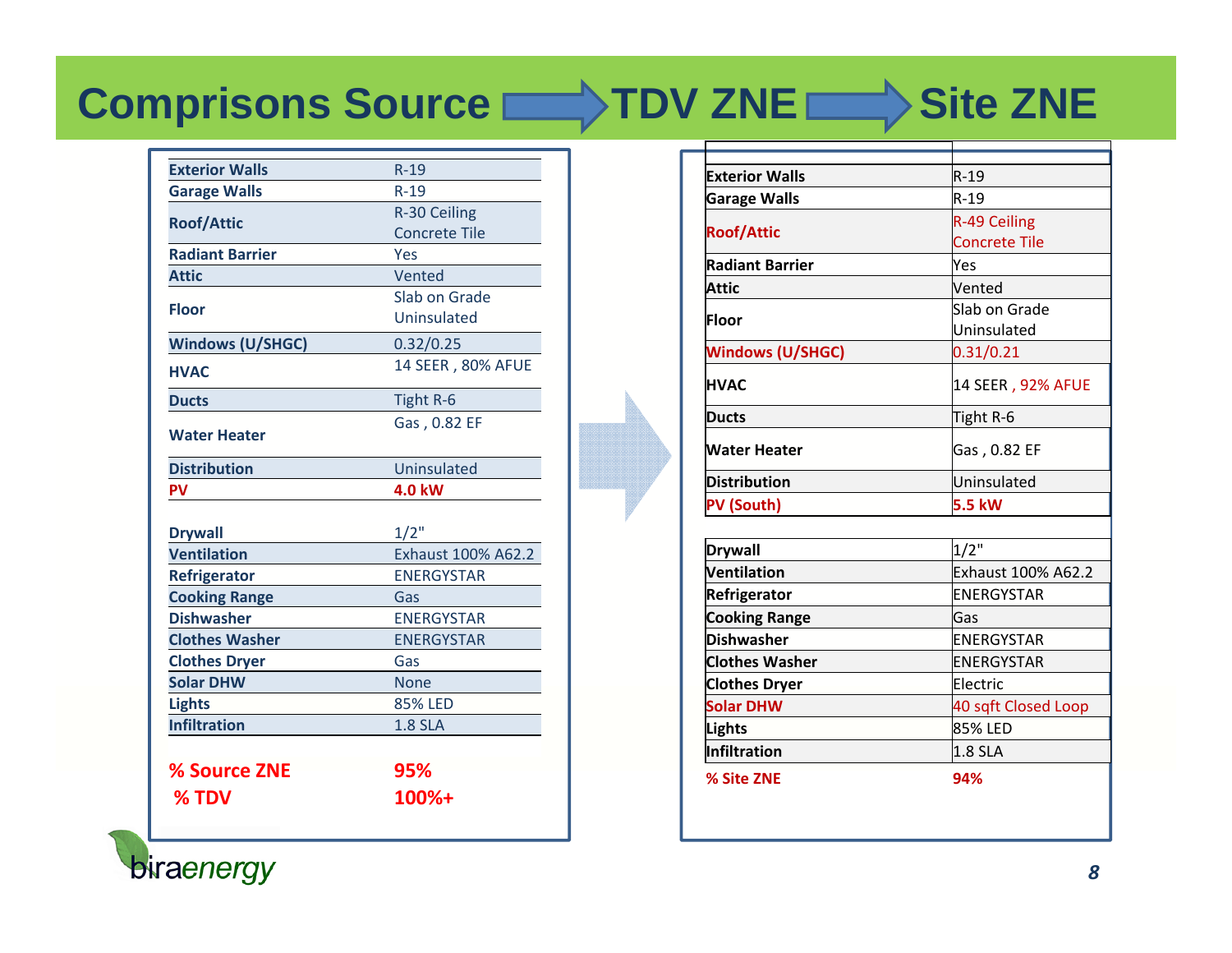# **My Opinion: TDV**

# **PLUSES:**

- $\bullet$ Impacts Peak: **More important than Zero**
- Easier to Reach…. **More likely in near term**
- Strategy for Long Term …. (wait for it…) **MINUSES:**
- Smaller impact on energy
- Harder to explain *(Need new tariffs anyway!)*

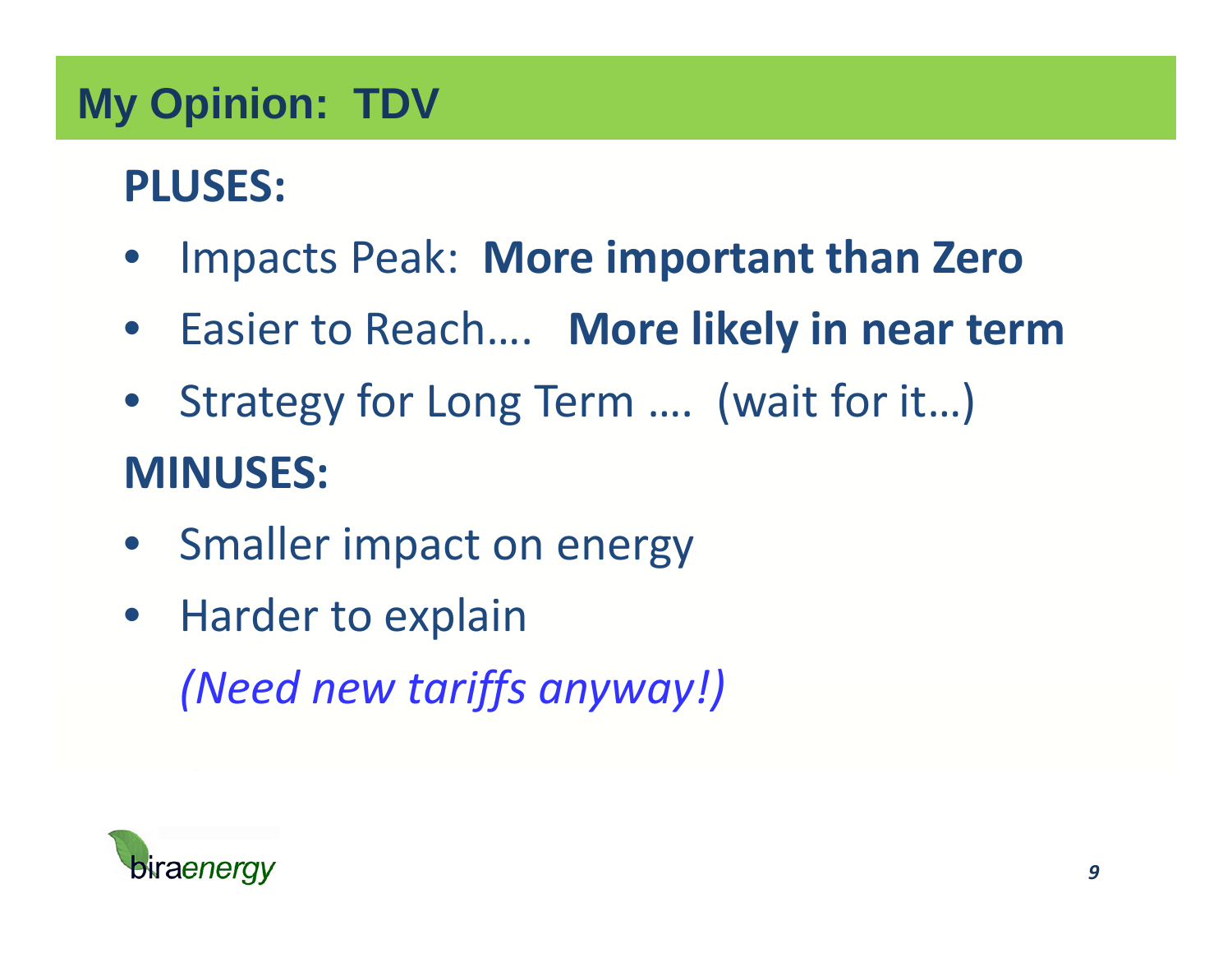# **Over Time: TDV Site**

### **TDV VALUES REDUCE WITH INCREASED MARKET PENETRATION OF TDV ZNE**



biraenergy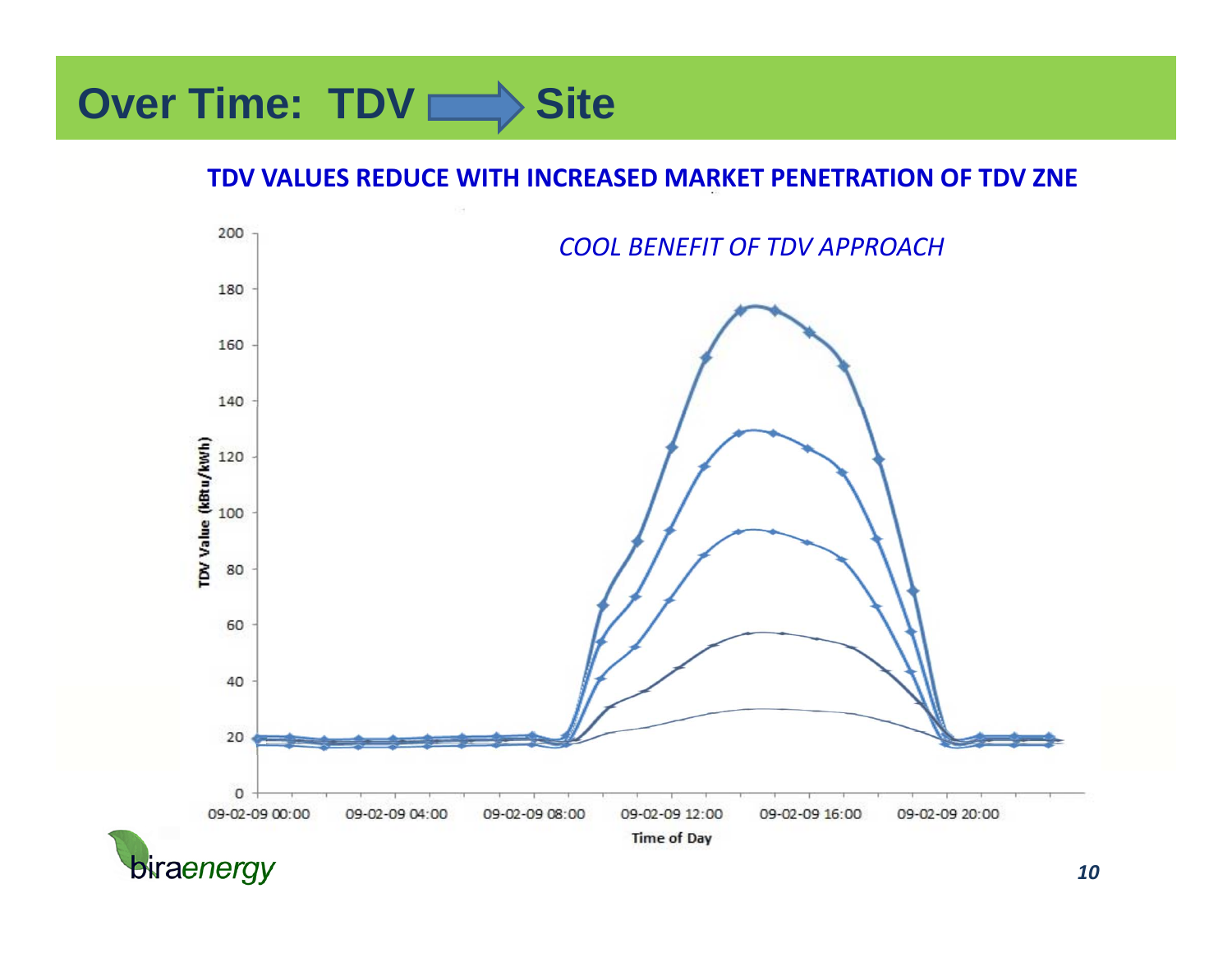### **WHILE I'VE GOT THE FLOOR…**

**Whatever approach … Messaging is** *CRITICAL*

ZEH, ZNE, T24, TDV ... ??

### *For Example:*

**Pretend you are a consumer…**

Zero Energy Home **or**Zero Net Energy